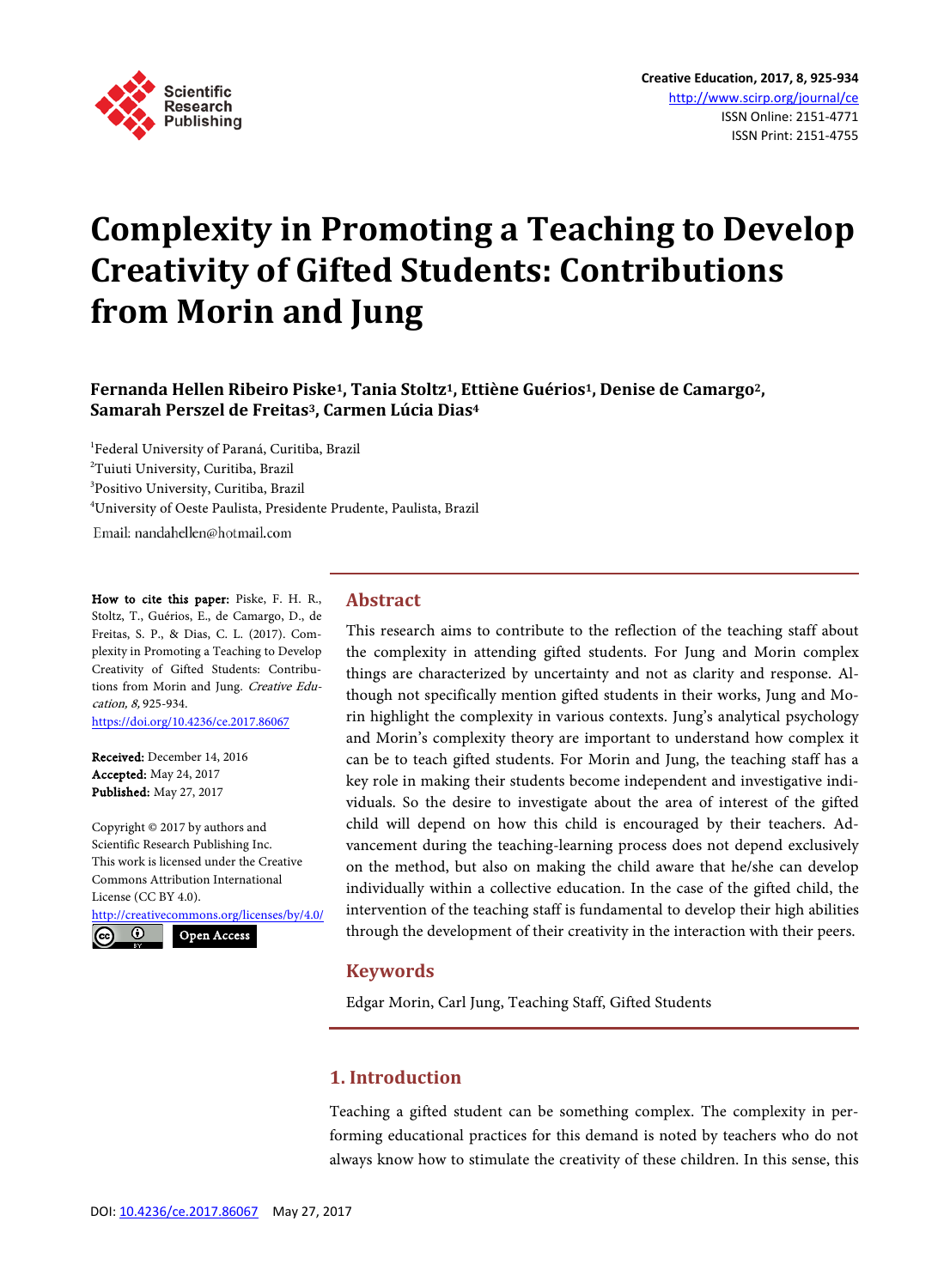research aims to contribute to the reflection of the teaching staff about the complexity in attending gifted students.

The complexity makes us think about the problem of incompleteness of knowledge generating a reflection of how to respond to complex issues in education. It is elucidated that complexity arises as difficulty, as uncertainty and not as clarity and response. "The problem is to know if there is a chance to respond to the challenge of uncertainty and difficulty." [\(Morin, 2014:](#page-8-0) 177).

[Jung \(2007\)](#page-7-0) explains that the term complex can be related to unconscious, repressed, yet highly influential symbolic material that is incompatible with the consciousness. Something complex can be defined as a gathering of images and ideas, conglomerated around a core derived from one or more archetypes, and characterized by a common emotional tonality. [Jung \(1953\)](#page-7-1) points out four major archetypes, but also believed that there was no limit to the number that may exist.

[Jung \(1947\)](#page-7-2) named his theory as complex theory. The author himself acknowledged the high level of complexity of his work. The archetypes are important in Jung's theory; it is important to understand how this author defines them.

Here, there are some explanations about four major archetypes "Self, Shadow, Anima and Persona" of Jung:

Regarding the self, [Jung \(1921\)](#page-7-3) explains that it is an archetype that symbolizes the unified unconsciousness and consciousness of a person. Self occurs through a process known as individuation, in which the various aspects of personality are integrated. The self was represented by [Jung \(1953\)](#page-7-1) as a circle, square, or mandala.

[Jung \(1948\)](#page-7-4) defined the shadow as an archetype that consists of the sex and life instincts. The shadow shows part of the unconscious mind and is composed of repressed ideas, weaknesses, desires, instincts and shortcomings.

[Jung \(1947\)](#page-7-2) nominated the anima as a feminine image in the male psyche, and the animus is a male image in the female psyche. The anima/animus can represent the true self rather than the image we present to others and serves as the primary source of communication with the collective unconscious.

[Jung \(1948\)](#page-7-4) designated the persona as how we present ourselves to the world. The persona denoted all of the different social masks that we wear among various groups and situations. It acts to shield the ego from negative images. According to Jung, the persona may appear in dreams and take different forms [\(Jung,](#page-7-3) 1921, 1947, 1948, 1953).

For Jung and Morin complex things are characterized by uncertainty. Although not specifically mention gifted students in their works, Jung and Morin highlight the complexity in various contexts. Jung's analytical psychology and Morin's complexity theory are important to understand how complex it can be to teach gifted students. From this point we should think about the importance of teacher training for all levels of schooling, considering the multi-conditioning factors that only belong to them and determining them, as well as the complexity

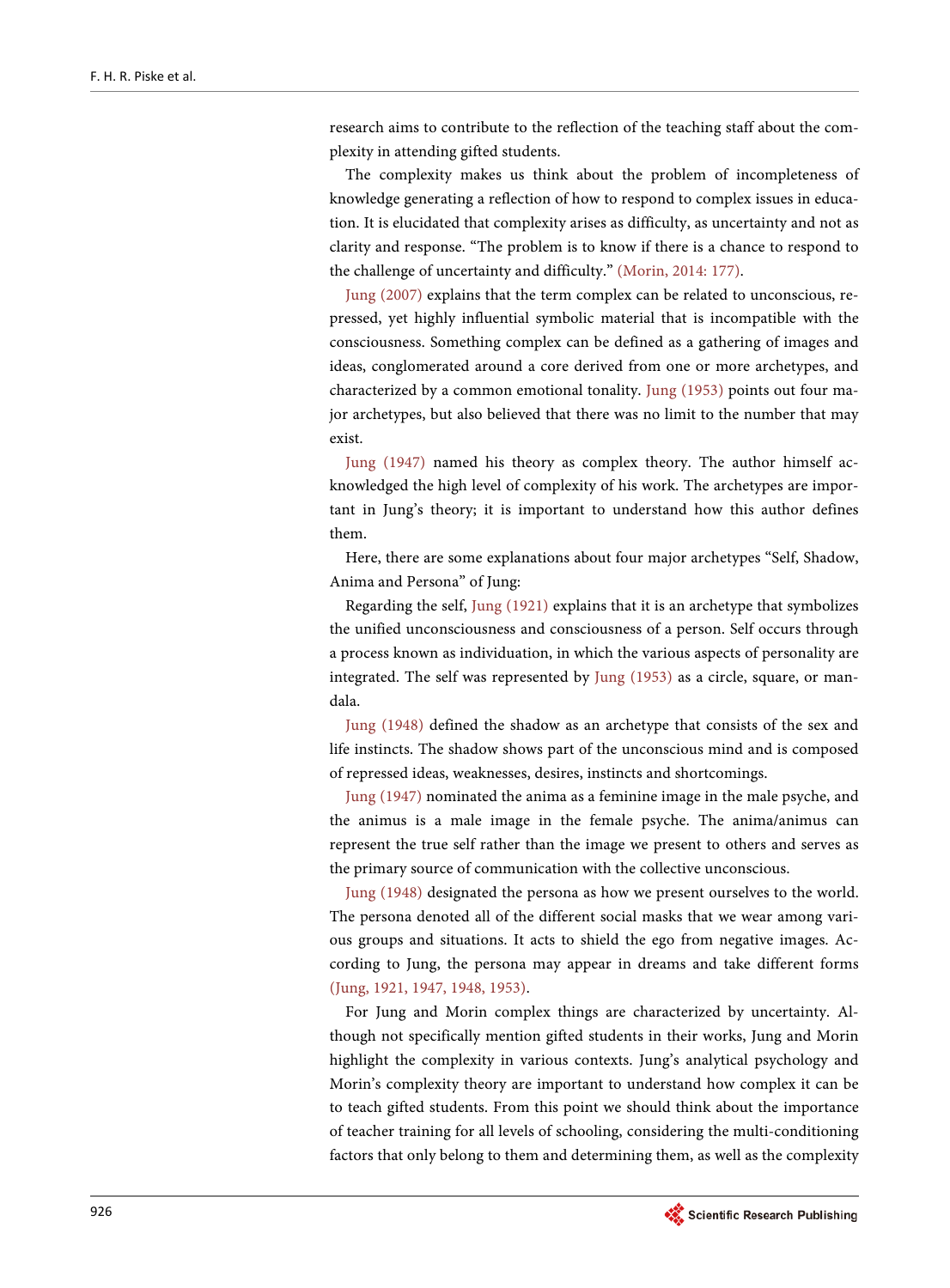of the constitutive mesh of pedagogical practice [\(Guérios, 2002\)](#page-7-5). It should be considered that in the case of teaching gifted students, understand their way of perceiving the world and their complex thinking in solving problems means a challenge for many teachers. If during teaching there is an incentive to multidimensional knowledge, it would probably be easier to understand complex thinking. "In fact, the aspiration to complexity tends towards multidimensional knowledge." [\(Morin, 2014: 177\)](#page-8-0).

A fundamental aspect to overcome this challenge is to understand how teachers understand the school space. [Guérios \(2002, 2005\)](#page-7-5) identified in their researches that, depending on how they understand it and how they conceive pedagogical practice, Teachers may be repeating mechanical and fragmented practices by curtailing the creativity of students, or on the contrary, creating possibilities that stimulate cognitive development and lay roots for the development of the complex thinking of students, and in particular of gifted students. To that end, teachers 'action must be dynamic in that, according to Guérios, "imagination and creativity surpass and transcend the limits imposed by the walls of the classroom, the teachers' room, and pedagogical coordinations" (2005, p. 141).

[Morin \(2000a, 2000b, 2007\)](#page-8-1) explains that complexity thinking is animated by a permanent tension between the pursuit of "a knowledge that is neither fragmented nor compartmentalized, and the recognition of the incompletion and incompleteness of any knowledge" [\(Morin 2000a: 18\)](#page-8-1).

Knowledge about the needs of gifted students is complex and challenging. To understand these needs require an analysis of these students, despite having high abilities, they may have difficulties that are not always apparent. [Morin \(1977,](#page-8-2)  [1979, 1980\)](#page-8-2) understands the human being in multidimensional perspective. [Mo](#page-8-3)[rin \(2000b: 38\)](#page-8-3) explains that "complex units such as human being or society, are multidimensional: in this way, the human being is at the same time biological, psychological, social, emotional and rational and not perceived directly".

[Morin \(1996\)](#page-8-4) explains that the construction of knowledge is from self-knowledge, to reach an awareness of the reality that surrounds it. For [Morin \(1996\)](#page-8-4) autonomy is gained from numerous dependencies, for example, we must learn to speak and write, we need to be loved and created by parents. Thus, autonomy cannot be understood as opposed to dependence, but complementary [\(Morin,](#page-8-4)  [1996\)](#page-8-4).

According to [Jung \(1983\)](#page-7-6) self consciousness is the most important thing to know what you really want. In this sense, self-knowledge is essential to feel free and to become a human being conscious of himself/herself. For Jung:

What matters is not the degree of knowledge that the student finishes the course, but if the school make the student feel free or not, as a human being conscious of himself. Without this self-awareness, somebody will never know what he/she truly wants and he/she will always remain dependent on others and he/she will only try to imitate others by experiencing the feeling of being unknown and oppressed by others [\(Jung, 1983:](#page-7-6) 60).

According to Morin and Jung, students' autonomy and self-knowledge are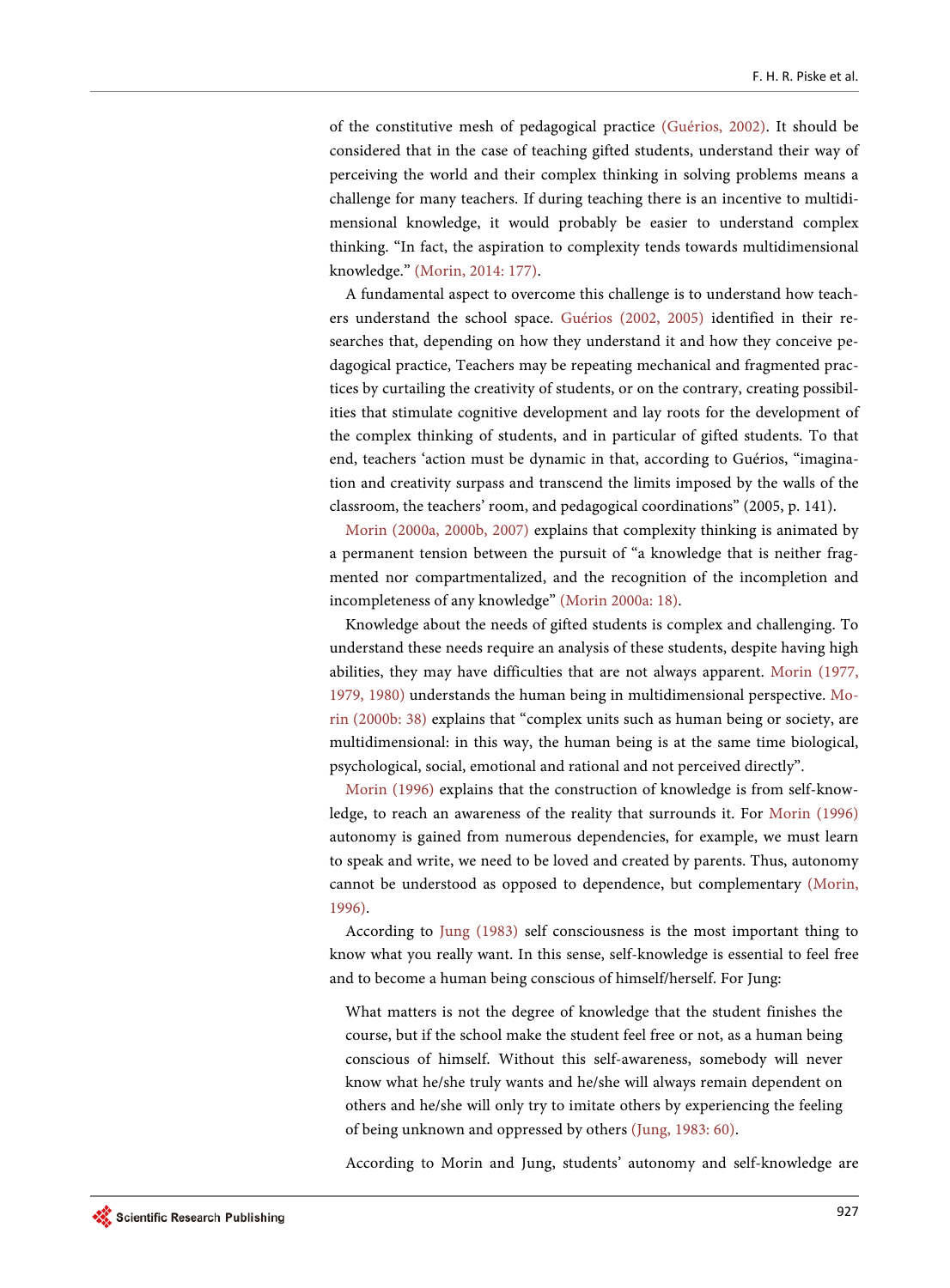fundamental aspects for these individuals have a full development, so it is up to the teaching staff promote a teaching with freedom of expression and the encouragement of creativity.

This manuscript is organized in two sections where aspects of complexity and creativity will be treated as important and constitutive elements of knowledge, which may provide multiple possibilities for the understanding of complex thinking and which should be widely developed at school.

Some activities, such as curricular enrichment, are presented and can be considered as parameters for the school to take initiatives to include creative work with the gifted child in some areas of knowledge.

In conclusion, Morin and Jung point out the key role of teaching staff in making their students independent and investigative individuals. Thus, the desire to investigate the area of interest of the gifted child will depend on how that child is encouraged by their teachers. In such a way, their intervention is fundamental to develop the high capacities of their gifted students through the development of their creativity in the interaction with their peers.

# **2. The Importance of Creativity**

It is essential to have a teaching that values multidimensional knowledge in which there are several possibilities to understand the specificities of the students. Through this bias, working with creativity can provide multiple possibilities for understanding complex thinking.

Regarding the process of creation, [Jung \(2011\)](#page-7-7) states that the choice of theme or inspiration that emerges from the author's mind comes from unconscious processes, are produced by the need of creation that is inherent in human nature, namely, the production of both a dream and fantasy, as a work of art, are part of a creative process in any way belong to the artist. Artistic production is considered in analytical psychology as a manifestation of psychic reality, and this reality has the feature of the ineffable.

According to [Morin \(2000a, 2000b\),](#page-8-1) creativity is very important during teaching, but it is not widely developed at school, on the contrary, school work is done in a piecemeal way, it does not allow the individual to work with a vision of the whole (Piske et al., [2016a, 2016b\)](#page-8-5).

The creative teaching can provide autonomy and self-knowledge. It makes students use their fantasy, imagination and freedom of expression. In addition to a particular method, it is important that the teaching staff instigate students to know themselves and to have autonomy through creative classes.

Include a student is more than just being at school and attend classes. Offer an education that is in accordance with gifted needs is a challenge that has not yet been reached. In the case of gifted students, differentiated teaching occurs during their specialized service, whereas in the regular classroom there are still many limitations, in general, teaching is repetitive and monotonous.

Educational practices are essential and through them these students can feel valued and included in the school context, however, most of the teachers when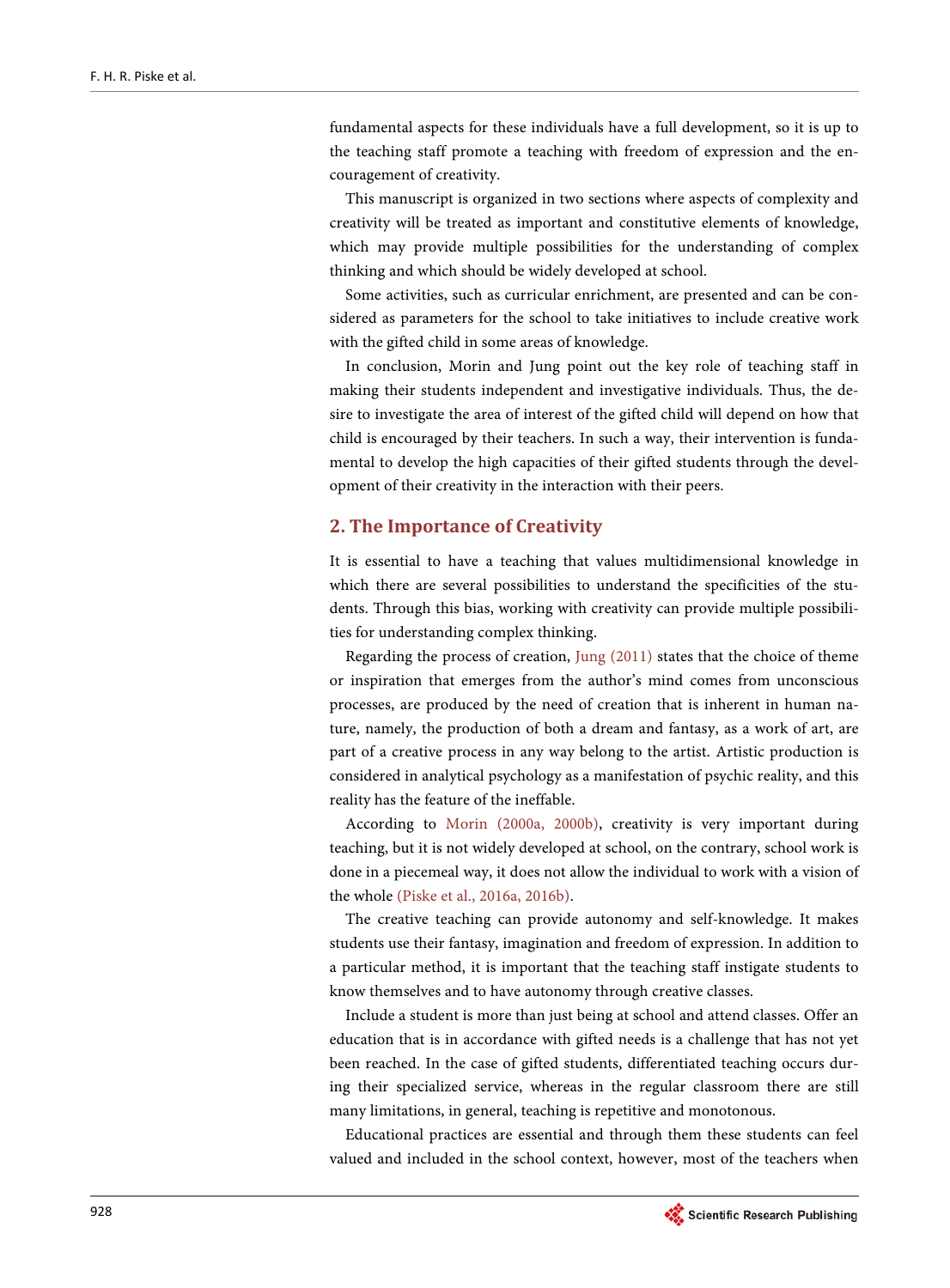faced with the needs of these children still does not feel prepared to attend these students. Thus, this paper investigates inclusive practices that promote a creative education to gifted students.

[Piske, Stoltz & Machado \(2014a, 2014b\)](#page-8-6) point out the need to provide educational practices aimed at working with creativity. Several studies highlight the importance of specialized service for gifted students to work with a creative teaching [\(Silverman, 1993;](#page-9-0) [Davis & Rimm, 1994;](#page-7-8) [Renzulli 2004;](#page-9-1) [Gross, 2016,](#page-7-9)  [Kane, 2016,](#page-7-10) [Alencar, 2001;](#page-6-0) [Landau, 2002;](#page-7-11) [Pérez, 2004;](#page-8-7) [Piske, 2013a, 2013b,](#page-8-8)  [2013c;](#page-8-8) [Piske, 2016,](#page-8-9) [Piske et al., 2016b,](#page-8-10) [Stoltz, 2016;](#page-9-2) [Freitas & Negrini, 2008,](#page-7-12)  among others).

However, the number of gifted students who are attended during special programs is very small [\(Alencar, 1986\)](#page-6-1), for this author, most students with high potential still remain in regular rooms, with limited opportunity to develop their creativity, therefore there is a great loss to our society, because gifted individuals can contribute to important scientific discoveries.

It is a enormous complexity to understand how gifted students think and learn. Developing the potential of gifted students is a complex challenge for a teaching team that has many questions about how to work with these students who are always in search of new discoveries. It is necessary to carry out activities of their interest and enriching curriculum.

Activities that favor the deepening and enrichment of curricular aspects to the students who present giftedness, so that their potentialities are developed, Allowing the gifted student to complete basic education in a shorter time […] [\(Brasil, 1995: 48-49\)](#page-7-13).

Inclusive practices for gifted learners are essential if the education of these students is to develop significantly and for the school to attend their needs in each development dimension.

An important factor is that teachers need to work with the development of creativity in their classrooms. [Alencar \(2001\)](#page-6-0) defines creativity as a natural and inherent resource for every human being, it should be more worked in classrooms, because the school reality points to the inhibition of creative potential during the teaching-learning process, instead of encourage freedom of expression and promote the curiosity of the students with high potential, some schools repress creativity. [Alencar \(2001:](#page-6-0) 60) points out:

This precious resource has, however, been severely inhibited by adverse forces present in our culture and which prevent us from developing and realizing our potential to create things. (...) In some schools, excessive preoccupation with order, control and discipline also limits the possibilities for creative expression, contributing to the perception of the student who thinks of school as an often aversive and monotonous place.

Therefore, creativity and imagination are important and constitutive elements of knowledge, and this should not be neglected by education.

It is important to have a teaching that arouses the curiosity and interest of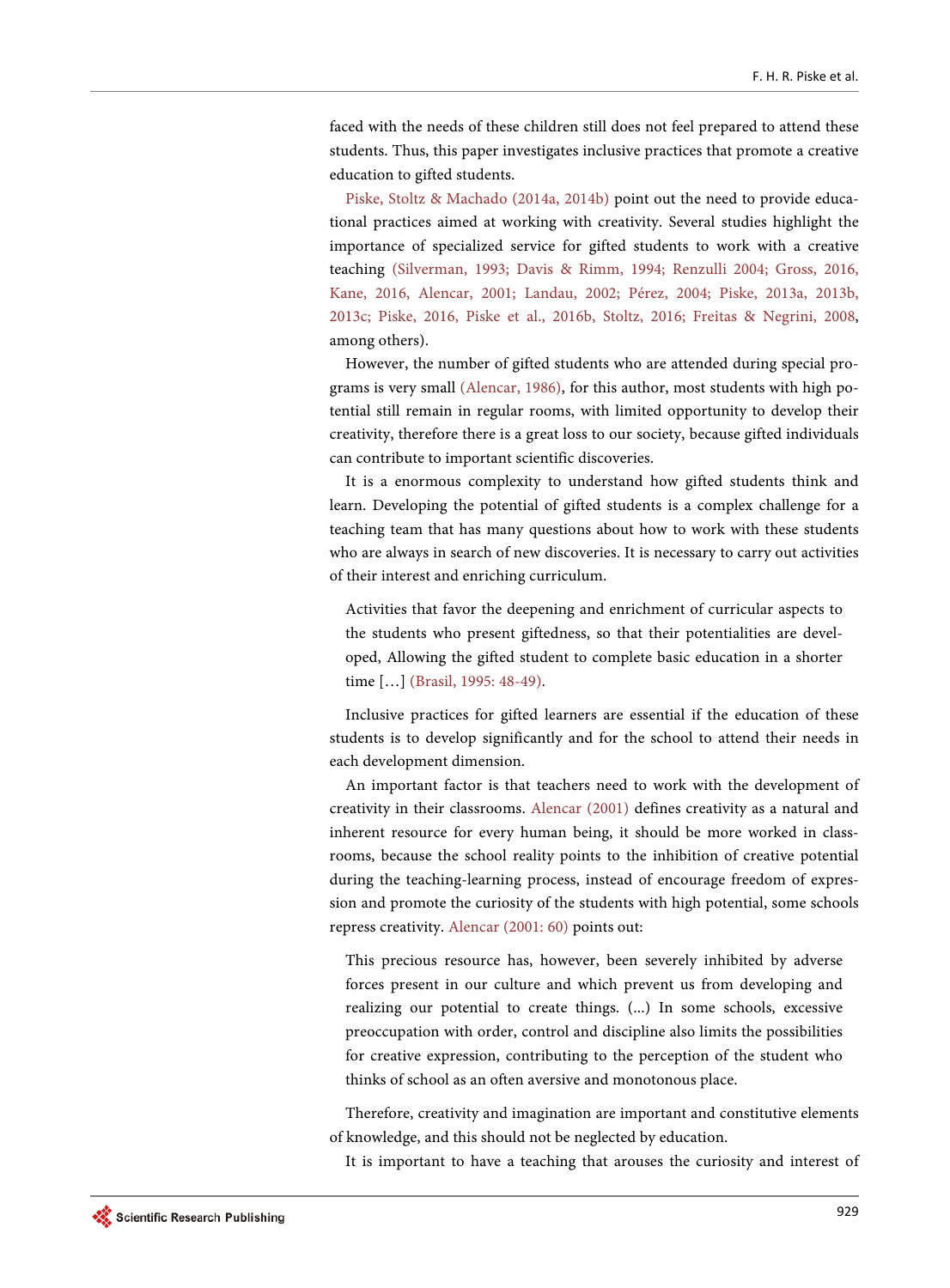these children, otherwise they may have negative attitudes regarding the school. [de Souza Fleith](#page-7-14) (1999: 38) expresses that:

[...] Negative attitudes toward school, as well as a curriculum and educational strategies that do not take into account individual differences regarding interests, learning styles, and abilities, are some of the factors that can negatively interfere in the performance of gifted students.

Morin warns that the model of education, especially, cannot ignore the curiosity of the students, that is, always instigating curiosity and not killing it, as school often does. Thus, it is essential to create means of transmission of knowledge in the service of students' curiosity [\(Rangel, 2014\)](#page-8-11).

Another important factor put forward by the author is that education should stimulate the full employment of general intelligence, favoring the natural ability of the mind to pose and solve problems; Thus stimulating mind activity, curiosity, and creativity [\(Morin, 2003\)](#page-8-12).

### **3. The Development of Creativity at School**

There are activity tips that try to make each gifted child to express their ideas, to play with other gifted children, to motivate each child to an event analysis, to generate multiple hypotheses about a certain subject, to solve problems, among activities. [Alencar & Fleith \(2001:](#page-6-2) 37) highlight activities that can be performed with gifted children:

- Research activities on topics of student interest;
- Activities that stimulate the students' imagination;
- Activities that allow the student to explore and know different areas of knowledge;
- Activities that lead the student to produce many ideas;
- Activities that lead the student to play with ideas, situations and objects;
- Activities that involve critical analysis of an event;
- Activities that encourage the student to raise questions;
- Activities that lead the student to generate multiple hypotheses;
- Activities that develop in the student the ability to explore consequences for events that may occur in the future;
- Activities that involve the discussion of real world problems;
- Activities that encourage students to define and solve problems.

All these activities can be considered as parameters for the school to take initiatives to include a creative work with gifted child in some areas of knowledge since in many cases this same child needs of psycho-pedagogical support and a work of enrichment curricular happening in the extracurricular activities. For the success of the foregoing for the development of the gifted student, it should not be forgotten that "if pedagogical practice is carried out by human subjects, then there is no way of not recognizing that objectivity, subjectivity, reason and emotion merge, forming a all unique and complex, that does not admit magic formulas to be effective" [\(Guérios, 2002: 164\)](#page-7-5). Such magic formulas are the pre-

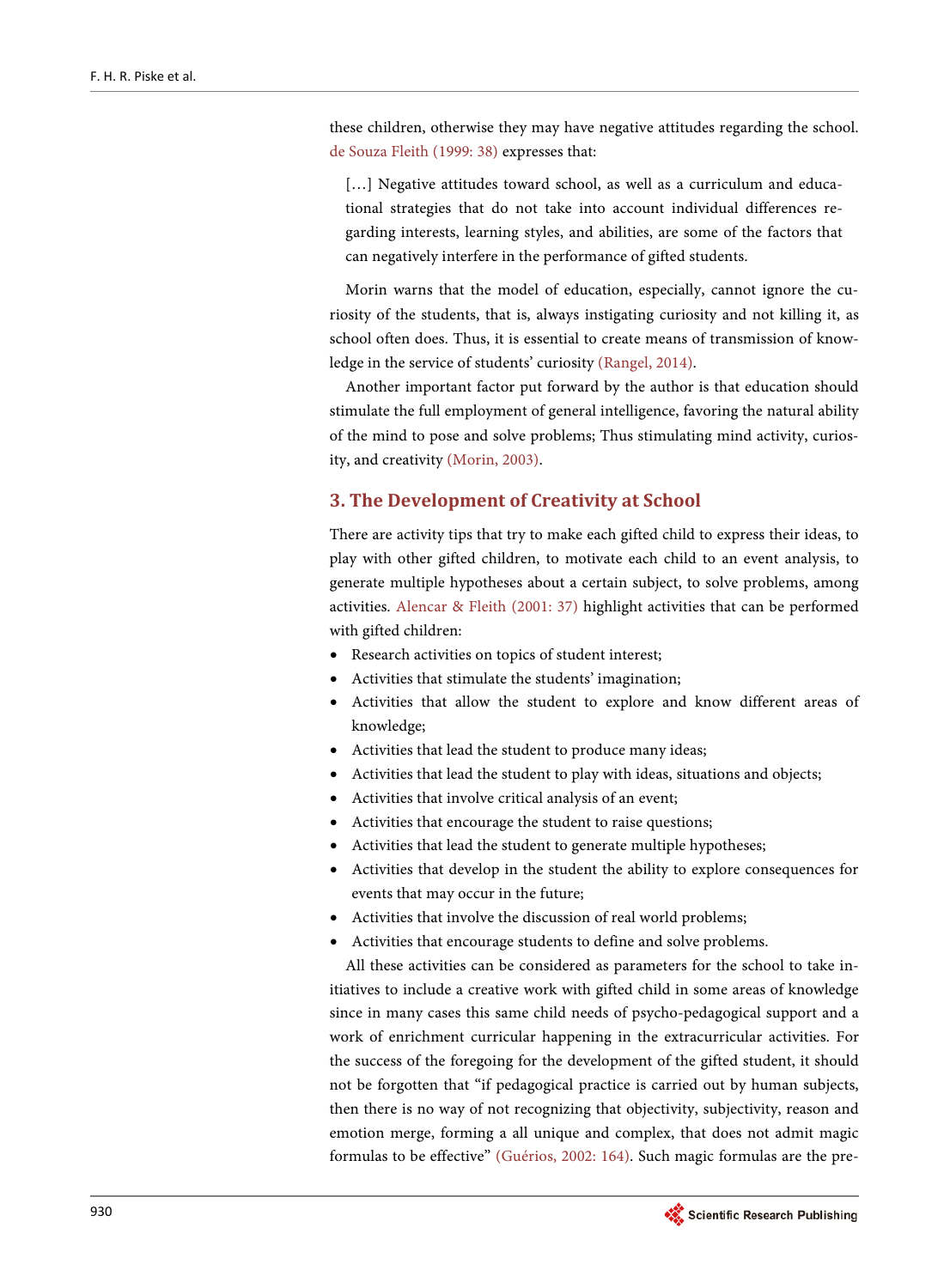cepts of pedagogic doing that inhibit creativity and free do. In conclusion, the teachers' action is linked to the way they conceive the school space, as we stated earlier. In this sense, complex thinking is given by the complementary articulations [\(Morin, 2000\)](#page-8-1) among the constituent elements of the "constitutive mesh of pedagogical practice in the school educational context—student, teacher, circumstances, specific knowledge, pedagogical knowledge" [\(Guérios, 2002: 174\)](#page-7-5).

In a context of complexity, specialized knowledge about the gifted student will not be given as a fragment, but in a relational and complementary way in order to provide, as Piske, Stoltz, [& Machado \(2014a\)](#page-8-6) quoted, educational practices that promote the creative action of Students, especially the gifted student. Perhaps, considering this perspective as a component of the complexity of the educational field [\(Mindal & Guérios, 2013\)](#page-7-15), it is possible to minimize the recurrence of problems that generate conflicts in the formation of teachers in Brazilian education.

#### **4. Conclusion**

Morin & Jung can contribute to the education of gifted students emphasizing the importance of self-knowledge of these students in relation to their potentialities and possible limitations.

For Morin and Jung, the teaching staff has a key role in making their students become independent and investigative individuals. So the desire to investigate about the area of interest of the gifted child will depend on how this child is encouraged by their teachers.

[Morin \(2003, 2007\)](#page-8-12) points out that teachers should develop students' critical sense. It is important that teaching staff create means of transmitting knowledge to instigate the students' curiosity [\(Piske et al. 2016a, 2016b\)](#page-8-5).

According to [Jung \(1978, 1983, 2007\),](#page-7-16) it is important that teachers have the ability to influence their students to develop their psyche. And because of its powerful influence on the individuation of the child, it is important that the teacher recognize the individuality of each of his students and favor the balanced development of such individuality [\(Hall & Nordby, 1993\)](#page-7-17).

Advancement during the teaching-learning process does not depend exclusively on the method, but also on making the child aware that he/she can develop individually within a collective education. In the case of the gifted child, the intervention of the teaching staff is fundamental to develop their high abilities through the development of their creativity in the interaction with their peers. Thus, in this process, we must also re-think the role of the teacher, which for Morin needs to undergo a "transformation" [\(Rangel, 2014\)](#page-8-11).

#### **References**

Alencar, E. M. L. S. (1986). Psicologia e educação do superdotado. São Paulo: EPU.

<span id="page-6-2"></span><span id="page-6-1"></span><span id="page-6-0"></span>Alencar, E. M. L. S. (2001). Criatividade e educação de superdotados. Petrópolis, RJ: Vozes.

Alencar, E. M. L. S., & Fleith, D. S. (2001). Superdotação: Determinantes, educação e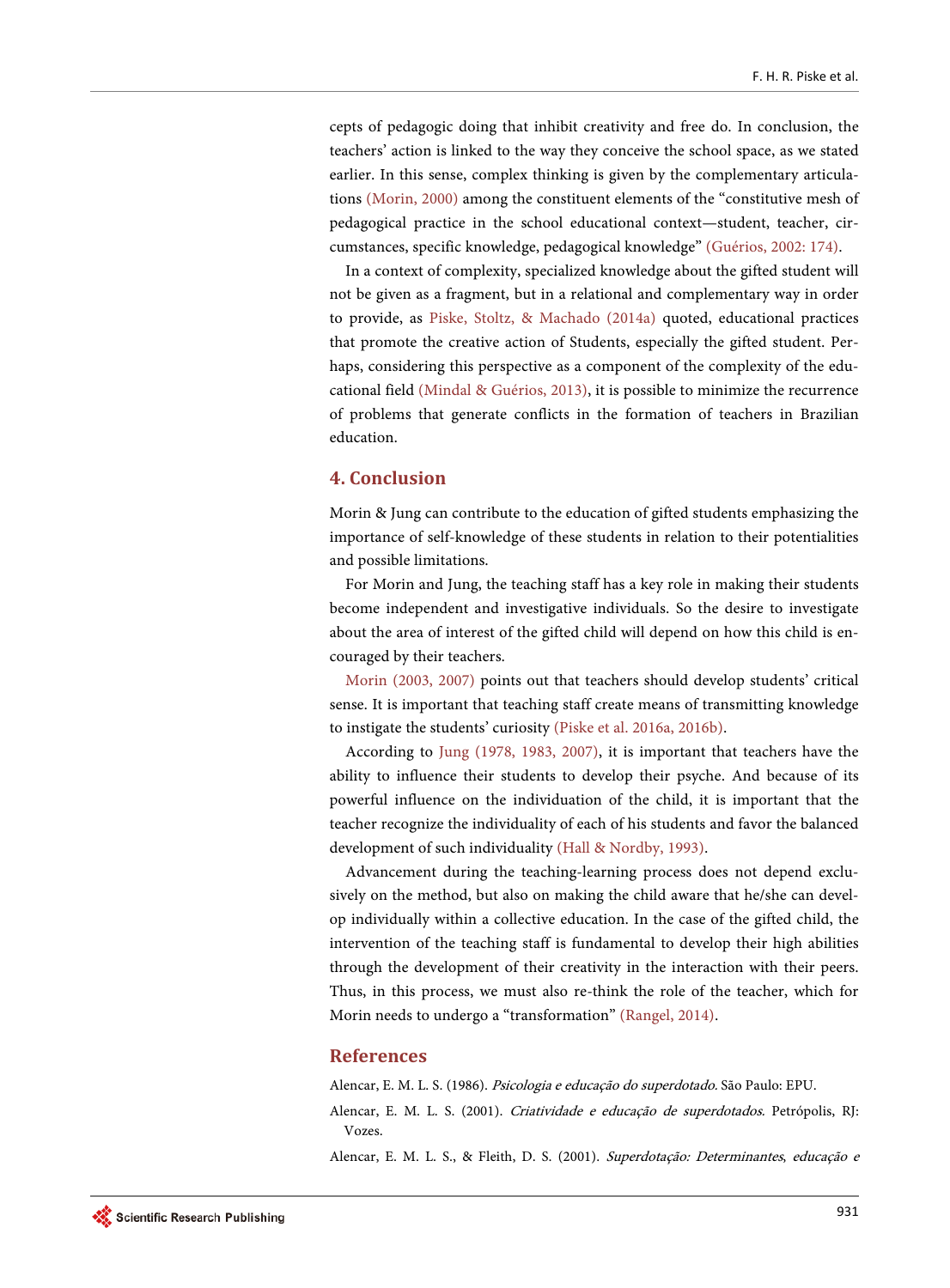ajustamento. São Paulo: EPU.

- <span id="page-7-13"></span>Brasil (1995). Diretrizes gerais para o atendimento educacional aos alunos portadores de altas habilidades/superdotação. MEC/UNESCO-Serie Diretrizes, Vol. 10.
- Brasil (2001). Saberes e práticas da inclusão. Desenvolvendo competências para o atendimento às necessidades educacionais de alunos com altas habilidades/superdotação (Vol. 7). Brasília: SEESP/MEC.
- <span id="page-7-8"></span>Davis, G. A., & Rimm, S. B. (1994). Education of the Gifted and Talented (3rd ed.). Boston, MA: Allyn and Bacon.
- <span id="page-7-14"></span>de Souza Fleith, D. (1999). Psicologia e Educação do Superdotado: definição, sistema de identificação e modelo de estimulação. Cadernos de Psicologia da SBP, Ribeirão Preto, 5, 37-50.
- <span id="page-7-12"></span>Freitas, S. N., & Negrini, T. (2008). A identificação e a inclusão de alunos com características de altas habilidades/superdotação: Discussões pertinentes. Revista Educação Especial, Santa Maria, No. 32, p. 273-284[. http://www.ufsm.br/revistaeducacaoespecial](http://www.ufsm.br/revistaeducacaoespecial)
- <span id="page-7-9"></span>Gross, M. U. M. (2016). Developing Programs for Gifted and Talented Students. In F. H. R. Piske, T. Stoltz, J. M. Machado, & S. Bahia (Orgs.), Altas habilidades/Superdotação (AH/SD) e Criatividade: Identificação e Atendimento [Giftedness and Creativity: Identification and Specialized Service] (pp. 61-75). Curitiba: Juruá.
- <span id="page-7-5"></span>Guérios, E. (2002). Espaços oficiais e intersticiais da formação docente: Histórias de um grupo de professores na área de Ciências e Matemática. Tese (Doutorado em Educação), Campinas: Faculdade de Educação, Universidade Estadual de Campinas.
- Guérios, E. (2005). Espaços intersticiais na formação docente: Indicativos para a formação continuada de professores que ensinam matemática. In Cultura, formação e desenvolvimento profissional de professores que ensinam matemática (pp. 128-151). São Paulo: Musa.
- <span id="page-7-17"></span>Hall, C. S., & Nordby, V. J. (1993). Introdução à obra Junguiana (122 p). São Paulo: Cultrix.
- <span id="page-7-3"></span>Jung, C. G. (1921). Psychological Types. The Collected Works of C. G. Jung, Vol. 6, Bollingen Series XX.
- <span id="page-7-2"></span>Jung, C. G. (1947). On the Nature of the Psyche. London: Ark Paperbacks.
- <span id="page-7-4"></span>Jung, C. G. (1948). The Phenomenology of the Spirit in Fairy Tales. The Archetypes and the Collective Unconscious, 9(Part 1), 207-254.
- <span id="page-7-1"></span>Jung, C. G. (1953). Collected Works (Vol. 12). Psychology and Alchemy.
- <span id="page-7-16"></span>Jung, C. G. (1978). Jung Speaking. London: Thames & Hudson.
- <span id="page-7-6"></span>Jung, C. G. (1983). O Desenvolvimento da Personalidade. Petrópolis: Vozes.
- <span id="page-7-0"></span>Jung, C. G. (2007). Psicologia do Inconsciente. Petrópolis, Vozes.
- <span id="page-7-7"></span>Jung, C. G. (2011). O Espírito na Arte e Na Ciência. O.C. Vol. 15. Petrópolis, Rio de Janeiro. Vozes, 4° edição.
- <span id="page-7-10"></span>Kane, M. (2016). Gifted Learning Communities: Effective Teachers at Work. In F. H. R. Piske, T. Stoltz, J. M. Machado, & S. Bahia (Orgs.), Altas habilidades/Superdotação (AH/SD) e Criatividade: Identificação e Atendimento [Giftedness and Creativity: Identification and Specialized Service] (pp. 77-94). Curitiba: Juruá.
- <span id="page-7-11"></span>Landau, E. (2002). A coragem de ser superdotado. São Paulo: A&C.
- <span id="page-7-15"></span>Mindal, C. B., & Guérios, E. (2013). Formação de professores em instituições públicas de ensino superior no Brasil: diversidade de problemas, impasses, dilemas e pontos de tensão. Educar em Revista, No. 50, 21-33. <https://doi.org/10.1590/s0104-40602013000400003>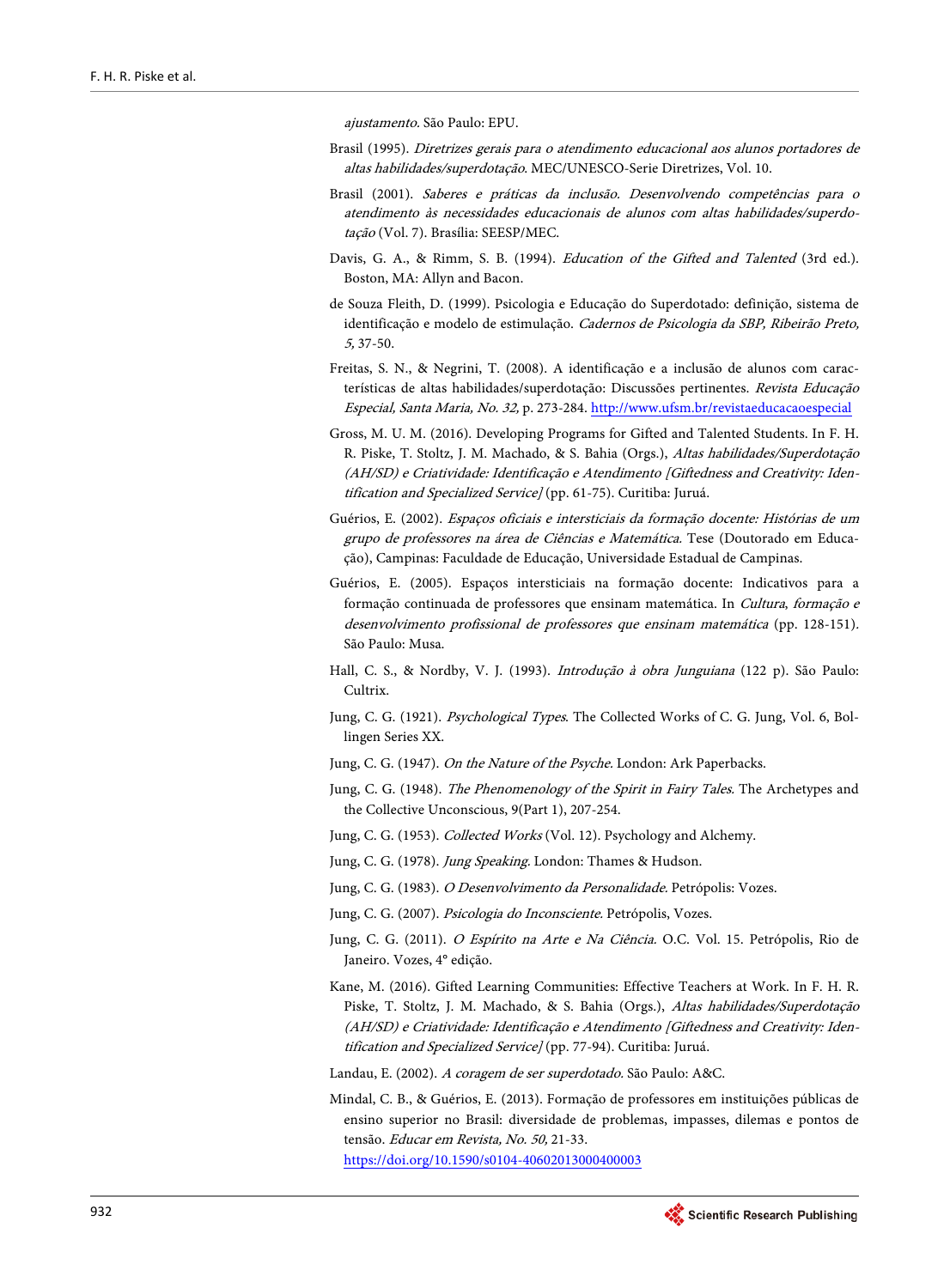- <span id="page-8-2"></span>Morin, E. (1977). O Método I: A Natureza da Natureza (2nd ed., 363 p). Lisboa: Publicações Europa América.
- Morin, E. (1979). O enigma do homem: Para uma nova antropologia (2nd ed., 227 p). C. F., Rio de Janeiro: Zahar Editores.
- Morin, E. (1980). La méthode 2: La vie de la vié. Paris: Suil.
- <span id="page-8-4"></span>Morin, E. (1996). O problema epistemológico da complexidade. Lisboa: Europa-América.
- <span id="page-8-1"></span>Morin, E. (2000a). Les sept savoirs nécessaires à l'éducation du futur. Paris: Seuil.
- <span id="page-8-3"></span>Morin, E. (2000b). Os sete saberes necessários à educação do futuro (115 p). São Paulo: Cortez; Brasília; DF: Unesco.
- <span id="page-8-12"></span>Morin, E. (2003). A cabeça bem feita: Repensar a reforma, reformar o pensamento (121 p). Rio de Janeiro: Bertrand Brasil.
- Morin, E. (2007). Introdução ao pensamento complexo. Porto Alegre: Sulina.
- <span id="page-8-0"></span>Morin, E. (2014). Ciência com Consciência (2nd ed.). Rio de Janeiro: Bertrand Brasil, 350 p.
- <span id="page-8-7"></span>Pérez, S. G. P. B. (2004). Gasparzinho vai à escola: Um estudo sobre as características do aluno com altas habilidades produtivo-criativo. 230 f. Dissertação (Mestrado em Educação), Porto Alegre: Faculdade de Educação, Pontifícia Universidade Católica do Rio Grande do Sul.
- <span id="page-8-8"></span>Piske, F. H. R. (2013a). O desenvolvimento socioemocional de alunos com altas habilidades/superdotação (AH/SD) no contexto escolar: contribuições a partir de Vygotsky (166 p). Dissertação (Mestrado em Educação), Curitiba: Universidade Federal do Paraná.
- <span id="page-8-10"></span>Piske, F. H. R. (2013b). A Importância da formação docente para a Inclusão de alunos superdotados. In XI Congresso Nacional de Educação EDUCERE—Formação docente e sustentabilidade: Um olhar transdisciplinar. II Seminário Internacional de Representações Sociais, Educação—SIRSSE. IV Seminário Internacional sobre Profissionalização docente—SIPD, Curitiba.
- Piske, F. H. R. (2013c). Criatividade no Processo de Aprendizagem de Superdotados. In III Seminário Internacional de Educação de Pinhais, Pinhais.
- <span id="page-8-9"></span>Piske, F. H. R. (2016). Alunos com Altas Habilidades/Superdotação (AH/SD): Como identificá-los? In F. H. R. Piske, T. Stoltz, J. M. Machado, & S. Bahia (Orgs.), Altas Habilidades /Superdotação (AH/SD) e Criatividade: Identificação e Atendimento [Giftedness and Creativity: Identification and Specialized Service] (pp. 249-260). Curitiba: Juruá.
- <span id="page-8-6"></span>Piske, F. H. R., Stoltz, T., & Machado, J. (2014a). Creative Education for Gifted Children. Creative Education, 5, 347-352. <http://www.scirp.org/journal/PaperInformation.aspx?PaperID=45206>
- Piske, F. H. R., Stoltz, T., & Machado, J. (2014b). Creative Educational Practices for Inclusion of Gifted Children. Creative Education, 5, 803-808. <http://www.scirp.org/journal/PaperInformation.aspx?PaperID=46997>
- <span id="page-8-5"></span>Piske, F. H. R., Stoltz, T., Guérios, E., & Freitas, S. P. (2016a). Creativity and Complex Thoughts of Gifted Students from Contributions of Edgar Morin and Rudolf Steiner. Creative Education, 7, 2268-2278. [http://file.scirp.org/pdf/CE\\_2016092716142766.pdf](http://file.scirp.org/pdf/CE_2016092716142766.pdf)
- Piske, F. H. R., Stoltz, T., Vestena, C. L. B., Freitas, S. P., Valentim, B. F. B., Oliveira, C. S., Barby, A. A. O. M., & Lopes, C. L. (2016b). Barriers to Creativity, Identification and Inclusion of Gifted Student. Creative Education, 7, 1899-1905. [http://file.scirp.org/pdf/CE\\_2016082517133903.pdf](http://file.scirp.org/pdf/CE_2016082517133903.pdf)

<span id="page-8-11"></span>Rangel, A (2014). Últimas de Educação 360. O Globo.